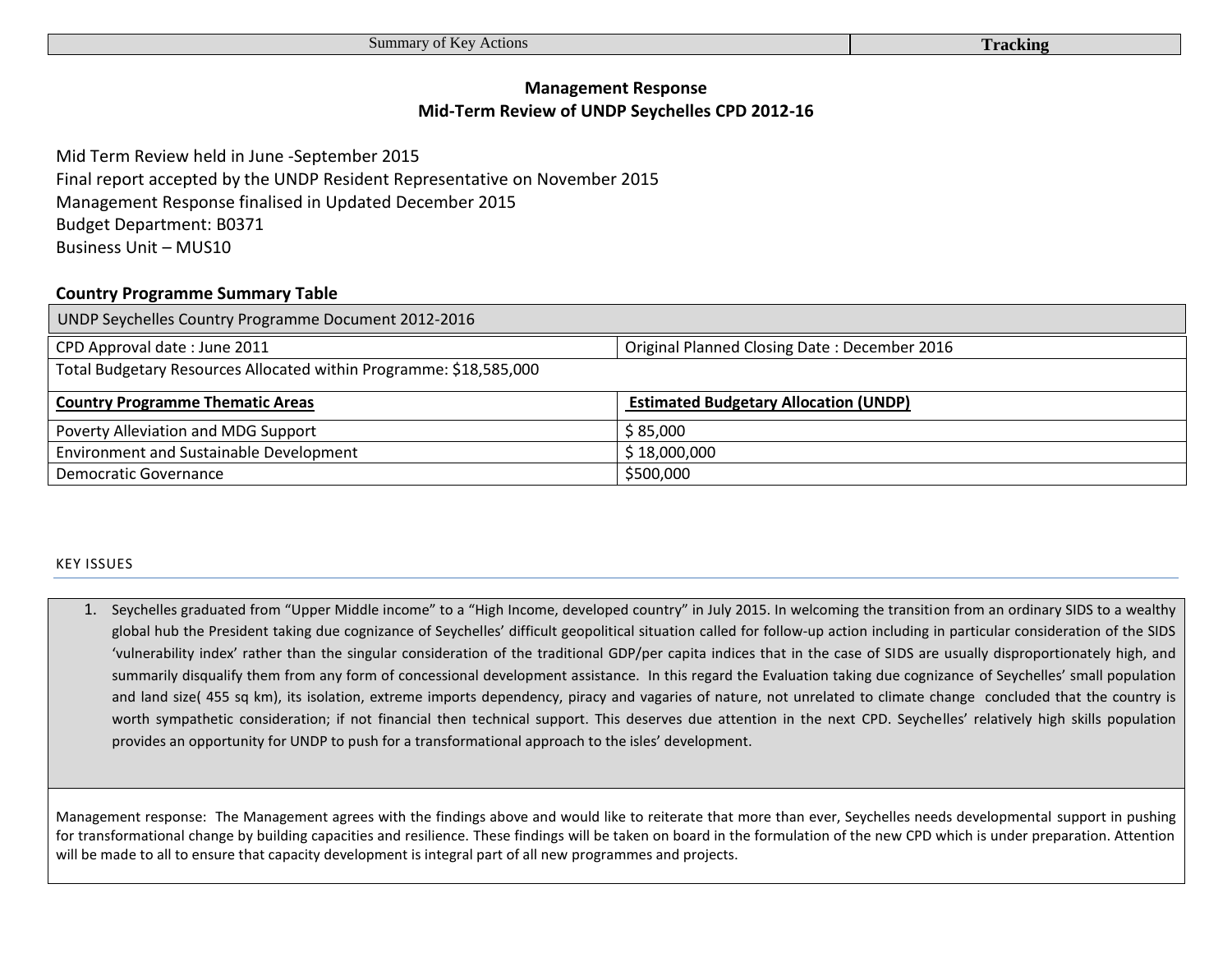2. A UNDP-facilitated African regional conference of countries likely to graduate soon to assess and appreciate this issue was held in Seychelles in July 2015. Since its graduation to Upper Middle Income country status the Seychelles has been a "Net Contributing Country" for partners such as UNDP. It has not been a beneficiary of core or concessional resources. Although it could benefit from elements of "regional programmes" of the agencies such as the UNDP, but the respective resource envelope is on the decline. UNICEF pulled out of the Seychelles altogether. UNFPA for example has had a project in Seychelles since 1974. The latest was a four year programme, 2012-2015 with \$50,000 budgeted. It was later cut down to USD25, 000.00; and was further cut to only USD12, 500.00! Reducing funds in the middle of the programme affects programme delivery and sustainability.

Management response: The management agrees that reducing committed funds makes it difficult to deliver on the whole programme. In the upcoming new CPD, commitment will be made on fully secured funds as far as possible.

3. Notwithstanding the identified bottlenecks that can be addressed, the CDP rests on a solid and enabling platform, with a network of stakeholders best equipped to implement it. Adequate consultations during the design stage, close collaboration with the MEECC and other Ministries has ensured an inclusive and transparent apportionment of tasks and responsibilities amongst stakeholders, and a conducive environment for optimal results delivery and its monitoring and evaluation. Exceptions might be in the non-environment democratic governance and poverty/MDGs components especially as it related to the both the NHRCs and prisons interventions.

Management response: The management disagrees that the non-environment components did not have adequate consultations when in fact there was tremendous response to the workshops relating to the democratic governance concepts. It is to be stated that it could be a question of political will in instances of the Human Rights Action Plan and the Prison Strategy that these did not get readily implemented by the relevant departments. UNDP always uses the participatory approach for all its projects. Greater attention will be paid in new programmes with regards to sustainability which is one of the design parameters of the new guidance for new CPDs. This will ensure that UNDP's interventions are more sustainable and it is carried forward by the national institutions once UNDP exit.

4. In the design of CPDs, programme countries and UNDP COs are always torn between programme focus and inclusiveness. But the Seychelles Government and UNDP Office came up with a very focused and strategic programme components; it is not spread all over the country with tiny bits of money to support all sorts of little interventions. Furthermore it was anchored in the environment area dovetailing with the challenge of the management of the ocean surrounding the isles.

Management response: The size of the country and population enable inclusiveness as there is no distinction between urban and rural in the Seychelles context. All programmes can easily touch the whole country and the whole population. The level of resources and the source of funding is also a factor which contributes to the strategic focus.

5. The three pillars of the CDP are found to be relevant to the priorities of the country and its commendable political, socio-economic transformation as it emerges from a major macroeconomic reform programme. However, in the case of the GEF-funded environmental interventions, outside entities have had a strong voice in programme content. Given Government's alertness it is fair to say that it is still Seychelles in its different formations that is on the steering wheel of the CPD work including the environment and sustainable development pillar. Given that most CPD activities are either on-going or have just started, it is hard to gauge long-term results or impact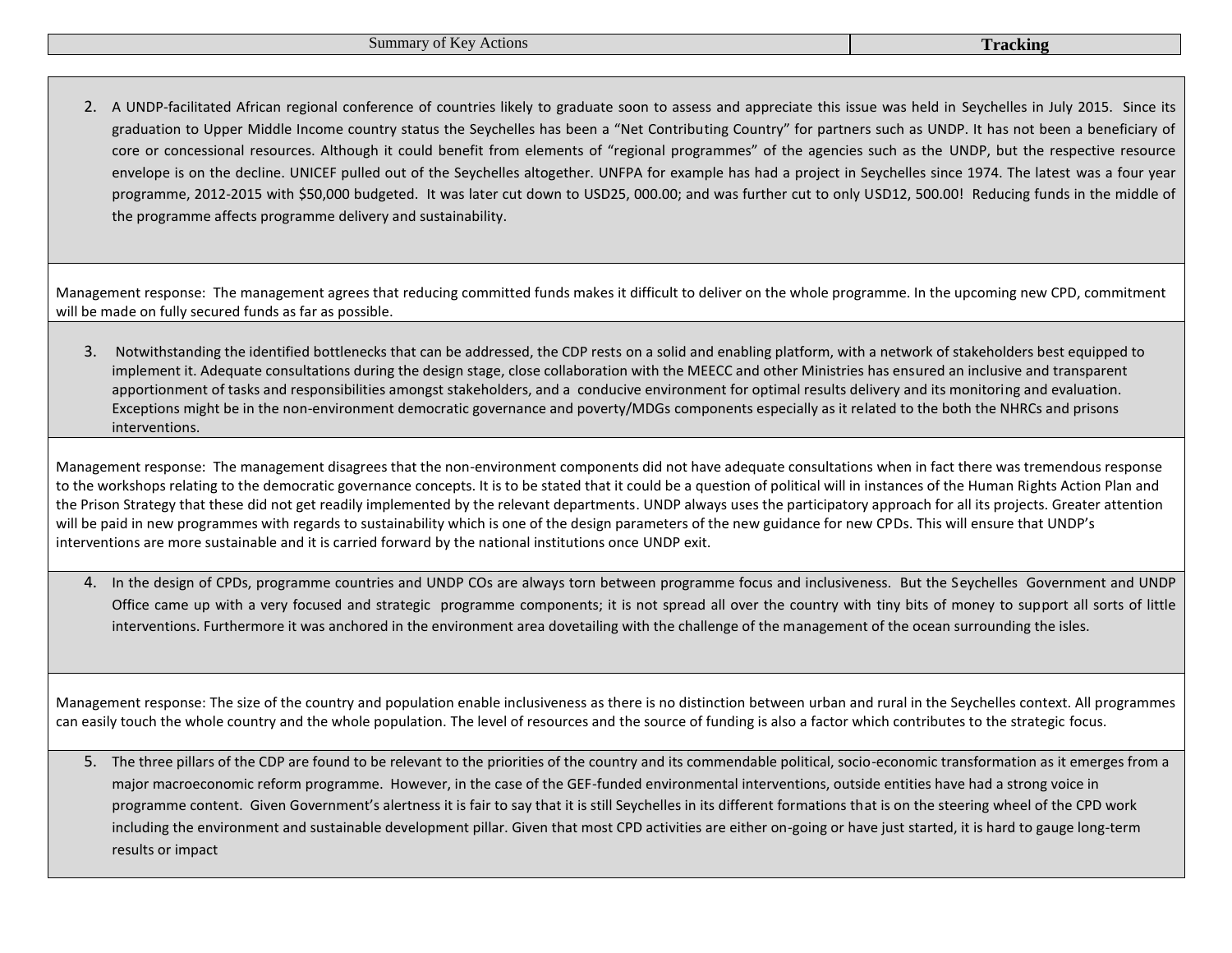Management response: The management disagrees with the last statement. The Country Programme is developed to assist the Government achieve its National Priorities and one CPD may include part of an on-going project or programme with additional interventions within the thematic areas. Environment Programmes are usually overlapping from one CPD to the next given the nature of the funding windows, the GEF cycles and the need for sequencing of projects taking into account the country's absorptive capacity. The long-term sustainability and impact will be tangible if such components continue to remain the core focus of upcoming CPDs and a review conducted from past and future programmes in terms of notable and impacts. The CPD is a living document and there will always be projects that will start late in the cycle, whereas all interventions under the Governance and Poverty Pillars had been completed.

6. The 'Environment and Sustainable Development practices', promotion of 'Democratic principles and Human Rights' as well as the identification and ascertainment of the 'poverty status' of the most economically fragile and vulnerable in society remain imperative. Devising and implementing measures to attenuate consequences to uphold a peaceful, stable and harmonious socio-economic platform upon which sustainable growth and development can proliferate are very important.

Management response: Management agrees with this observation.

7. The PCU is an innovative and "business unusual" programme execution modality; it has cut on unnecessary red tape and long and cumbersome processes, to put more emphasis on programme delivery. The PCU's modus operandi allows substantive interactions with the various partners and stakeholders. The heavy bias towards the female gender in terms of its project managers can be improved upon. However there is a clear and distinguishable difference in what it is capable of delivering in terms of project management and implementation compared to other structures in the other two non-environment pillars. .

Management response: Although the Management agrees that the PCU is a well established model of good practice for NIM projects, the bias on female gender is arguable. PCU is an equal opportunity establishment and recruitment is fair and transparent. In Seychelles, men tend to be more independent practitioners rather than holding a steady 9- 5 job. This could be one reason that there are more female project managers always applying for the position of project managers. It should be noted as well that during the MTR mission, 3 male Project Managers actually resigned and all were replaced by female candidates. This explains the high ration of female to male in the PCU currently. With the high turnover in Seychelles, the configuration can always change from one year to the next..

8. UNDP's modus operandi especially under the environment pillar allows substantive interactions with the various partners and stakeholders. With the PCU under the roof of the UNDP the limitations of the present location leaves a lot to be desired. Geographically being in the centre of town close to the main bus stop is ideal but otherwise for the congested parking and limited operational space

Management response: Discussions are ongoing with the Government to provide suitable office space. With the implementation of the UNDP DIM project SAPPHIRE and the JMC, it is expected that the staff of the PCU, UNDP, MFF and SGP will have an office close to the office of the Minister for Environment, Energy and Climate Change with sufficient parking facilities as well in 2016. The whole PCU will be centralized under one roof as of January 2016.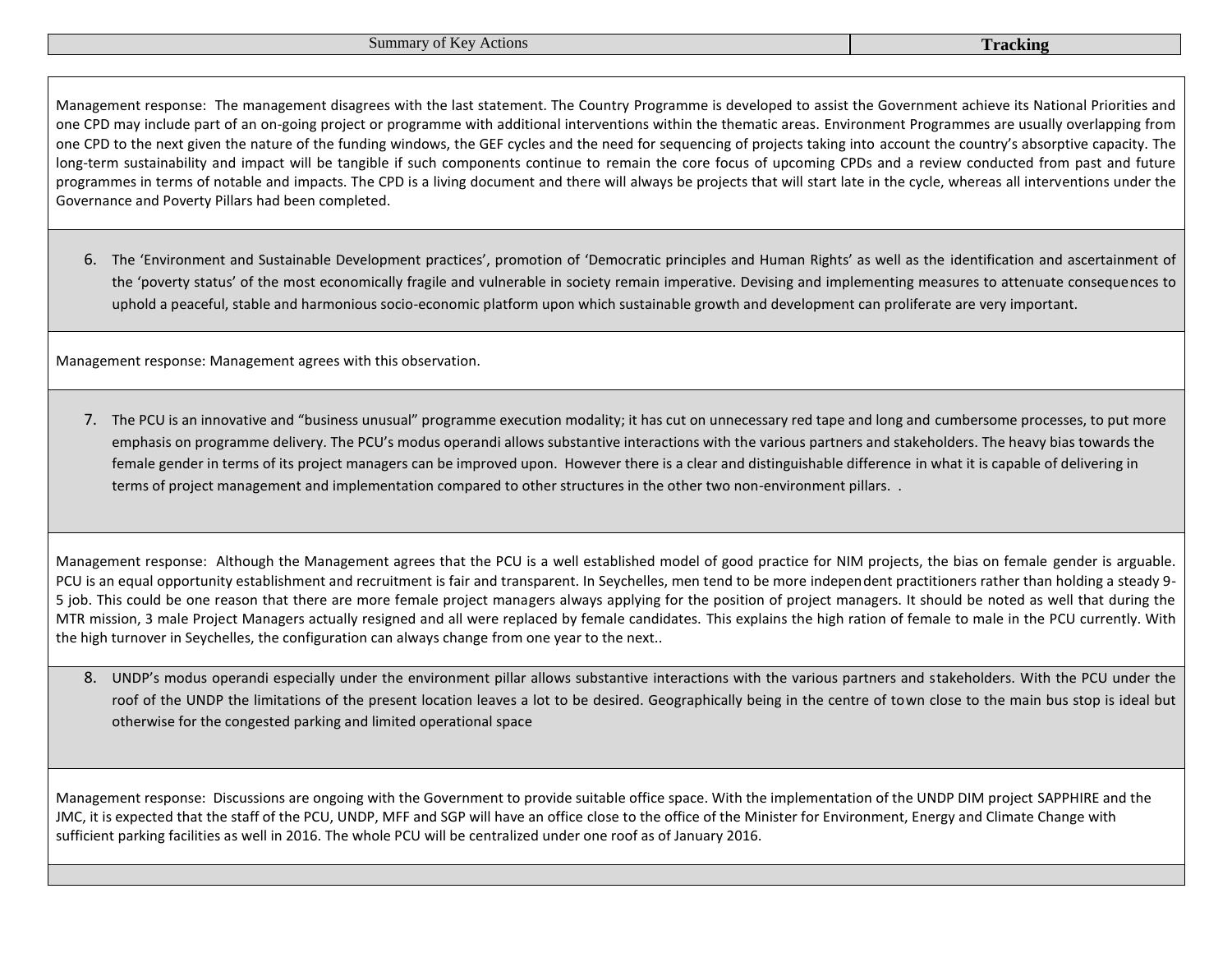9. It is worth noting that the UNDP office in Victoria is not a fully-fledged "UNDP CO"; if Seychelles was not a sovereign country the office would have been a sub-set per se of the Main office in Port Louis, Mauritius where the UN Resident Coordinator and UNDP Res Rep (RC/RR) is based. It has no official representative role. It should therefore not be unduly judged on its performance on a scale that goes beyond its mandate or TOR. However, the more permanent presence of the Programme Manager (UNDP CO), a former public sector employee of the Ministry of Foreign Affairs with nearly two decades of experience in the UNDP Head office in Mauritius, is a positive and welcomed game changer that has acted as a lubricant to the UNDP work in the Seychelles, minimizing things that were hitherto referred to Mauritius.

Management response: Management agrees with the observation as the increase in the substantive presence in Seychelles has allowed from greater networking at the highest level of Government.

10. Improved collaboration and partnership with stakeholders inclusive of government and civil societies have been duly noted. This is the case not only for the visibility of UNDP in Victoria but also of the UNDP and GoS entities "moving together". The RC/RR as a routine comes to the Seychelles each three months ( and more if there is need) to meet government leadrers and other officials. He is well known in key Government and partner institutions including the foreign missions. The RC/RR has developed a strategic, operational and personal relationship with the work in the Seychelles. The Mauritius-based Economic Advisor whose mandate also extends to the Seychelles visits the CO as, and when, required. The Evaluation benefited greatly from her written comments on work she was associated with in Seychelles. Apart from the Programme Manager who is by the way officially part of the United Nations Team in the Main Office in Mauritius, there are only two staffers in Seychelles- a Project Officer and a Programme Assistant, all on contract; they are not even Local UNDP staff as they would have been in other countries. This situation needs to be streamlined and Office capacity beefed up.

Management response: Management takes note of the observation but is guided by the rules of UNDP for NCC which does not have FT staff. The staff are on SC scales and given the discrepancy in salaries, SC conditions makes it more attractive to recruit staff than on FT salaries. Should the situation change in the future, contract modalities can be reviewed.

11. The pillar for the promotion of Democracy and Human Rights principles is gaining even more currency as the country heads for Presidential and General elections. Inclusion of this pillar is not only timely but essential for transforming the country. Like the Poverty pillar it is a challenge to mobilize resources but UNDP and partners soldier on. There is room for further coordination of interventions with other UN and multilateral agencies such as UNODC, WHO, and EU. On both counts the Government and People of Seychelles have never been more receptive to the promotion of those two topical and relevant pillars.

Management response: In the new CPD, the focus will be on developing the right partnerships to address poverty and governance issues given the limited TRAC that may be available for Seychelles for 2017-2020. Some of these needs will be addressed as far as possible through the environment funds in addressing poverty and governance.

12. After emerging from major macroeconomic reforms the concerns to, for example, improve upon the national debt profile has also given a renewed determination to uphold and honour reporting commitments on the various signed and ratified conventions for which Seychelles is a party. The CDP has facilitated a number of the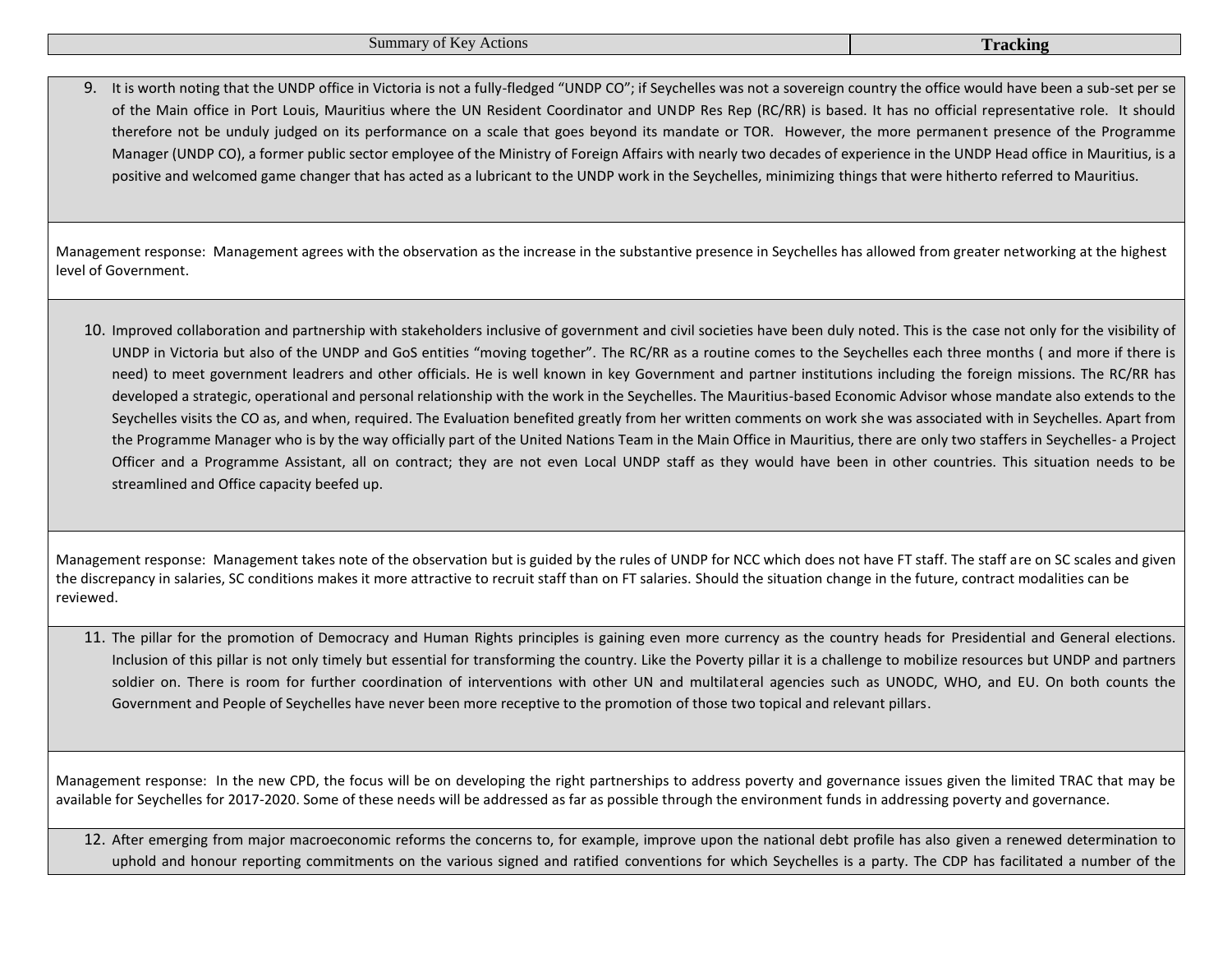| <b>Summary of Key Actions</b> | <b>Tracking</b> |
|-------------------------------|-----------------|
|-------------------------------|-----------------|

reporting obligations, building capacity and promoting awareness whilst elevating the visibility and credibility of Seychelles in the international community.

Management Response: Management agrees with this observation

13. The promotion of the 'Blue Economy' concept is one relatively new element that will feature in any future development strategy. The on-going work to formulate a spatial development plan for the Republic's EEZ and the Master plan for the Aqua and Mari-culture are indications of the preparatory phases and related projects that will follow. In the Programme formulation process for the new CPD 2017-2020 (the basic framework of which was discussed at the validation workshop) the stakeholders are seriously considering its core elements.

Management Response: The Management feels strongly that this would be a critical area of intervention in the upcoming CPD. Environment will form a core pillar of the new CPD and will touch upon the Blue Economy. What will need to be develop and agreed upon is how at what level will UNDP intervene to support the Blue Economy, and how to leverage GEF and Adaptation Funds as well as government local resources (Cost-Sharing) to support this new initiative. Some support is already earmarked under the upcoming Sustainable Financing for Protected Area Project to establish the SEYCCAT Trust Fund to develop the Marine Spatial Planning as part of the Debt Swap.

14. The Implementation of the current CPD and the design of its successor programme is happening in a rapidly changing world, of which Seychelles is a part. We witnessed in the past five years the global financial and economic crisis, the ICTs revolution, piracy and climate change. These unanticipated developments have impacted on the CPD implementation. In some critical areas Seychelles has outperformed its peers whilst in others challenges still persist, some of which can be addressed by the UNDP in its next country programme.

Management Response: Management agrees with the observation and recommendation as it is in line with the spirit of the new UNDP Strategic Plan which guides the formulation of new CPDs. The context of a rapidly changing world is one of the core considerations which will shape all new CPDs from 2014 onwards.

15. Notwithstanding its NCC status, Seychelles because of its vulnerabilities still deserves some external assistance, for some activities like humanitarian work or climate change whose agenda as underlined by the MDGs/SDGs a global one. Thus UNDP must re-examine its resource mobilization strategy, undertake a mapping of donor issues, interests, concerns and priorities both in the Seychelles and in donor capitals, widen its outreach and improve on its development results. Given that donor constituencies are looking for evidence of good demonstrable results, UNDP has to build a good track record in key thematic areas; and continue to be an obvious partner of Government in programme delivery especially in the environment area.

Management Response: Management agrees that income per capita needs to be one consideration for country classification under the various thresholds for assistance. Vulnerabilities of SIDS like Seychelles and cost of development per capita needs to be taken into consideration when it comes to determining resource allocation. UNDP office in Seychelles is now producing regular newsletter as part of the UNCT, as well as it's the PCU newsletter which is showcasing more the results of UNDPs work in the environment sector in Seychelles. One example is the PV project which featured in the UNDP publication for a side event at COP 21.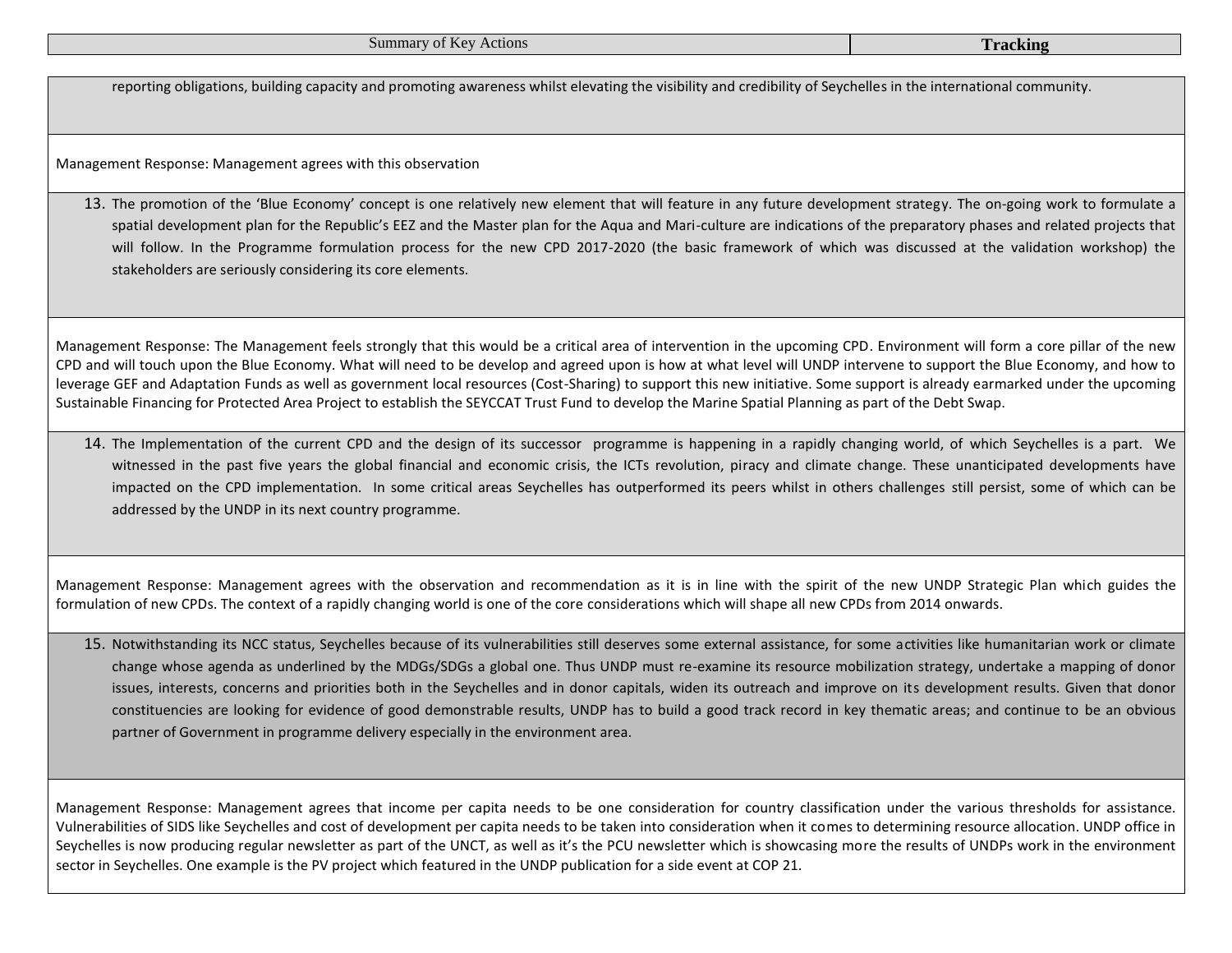#### RECOMMENDATIONS

Recommendation 16: Seychelles' vulnerability to external shocks despite its very high human development status is a reality which rationalizes advocacy for development assistance. This would include rationalizing less stringent development cooperation terms through developing and popularizing "the vulnerability" and/or "resilience index". UNDP should continue with its advocacy work and with working and supporting government efforts on the same especially at global fora. One advocacy instrument that could be used is a National Human Development Report on a topical issues such as the challenge of the blue economy, that could allow substantive discussions on this and related issues.

Management response: Agreed. Refer to Management response at #15 above. UNDP is working with the office of the Vice President to ensure that in all HRDs Seychelles is ranked in all dimensions. UNDP has been supportive in the development of the UNDESA-led Vulnerability and Resilience Profile for Seychelles in the run up to the SAMOA meeting of SIDS. The issue of vulnerability will feature prominently in the new CPD. With regards to the production of a NHDR, this will be undertaken in further dialogue with the government in 2016.

|                                                                                                                                                                                                                                                                                                                                                     |                                                             | Responsible unit/s<br>Timeframe | Tracking |               |
|-----------------------------------------------------------------------------------------------------------------------------------------------------------------------------------------------------------------------------------------------------------------------------------------------------------------------------------------------------|-------------------------------------------------------------|---------------------------------|----------|---------------|
| Key action (s)                                                                                                                                                                                                                                                                                                                                      |                                                             |                                 | Comments | <b>Status</b> |
| 16.1 Incorporate Vulnerability concepts in new country<br>programme development and support.<br>16.2 Work with the Special Advisor of the VP's office on<br>ensuring all data are provided in the current format to<br>reflect all development indicators of Seychelles in the<br>global HDR<br>16.3 Initiate dialogue for the production of a NHDR | February 2016<br>No timeline (ongoing)<br><b>March 2016</b> | UNDP CO                         | Ongoing  |               |

Recommendation 17: Given that the twin pillars of the economy are fisheries and tourism, both of which are dependent on environmental sustainability, it is incumbent to continue with the GEF-support. This is also central to sustainable exploitative of the blue economy. UNDP should see their programme interventions as hinged on this challenge. Seychelles should be prepared to sustain the interventions that are now donor-dependent.

Management response: Agreed. The new GEF 6 project is developing a fisheries component but unfortunately the Government has agreed to develop with the World Bank. However, as the concept was developed as part of a larger Ridge-to-Reef proposal, it will still create the right synergy with the UNDP proposal which is now being developed with the remaining GEF-6 STAR allocation entrusted to UNDP.

|                                                        | <b>Tracking</b> |                    |          |               |
|--------------------------------------------------------|-----------------|--------------------|----------|---------------|
| Key action (s)                                         | Timeframe       | Responsible unit/s | Comments | <b>Status</b> |
| Development of the PIF under GEF-6 and create links to | July 2016       | <b>UNDP</b>        |          |               |
| the World Bank SWIOFISH3 Project proposal during       |                 | <b>PCU</b>         |          |               |
| project development                                    |                 | <b>MEECC</b>       |          |               |
|                                                        |                 |                    |          |               |

Recommendation 18 : Given limited corporate-wide resources, UNDP Seychelles should break into new areas tapped from the UNDP Strategic Plan 2014-2017 and more importantly the SDGs. It could increase its clout in the tourism area; and be more pro-active in working in the poverty- reducing productive sectors such as agriculture and fishing, which is one of the key components of the "blue economy". This could possibly be done in partnership with the private sector with possible IFIs involvement. It should not be business as usual. Above all UNDP should position itself as a partner working with, and assisting government to,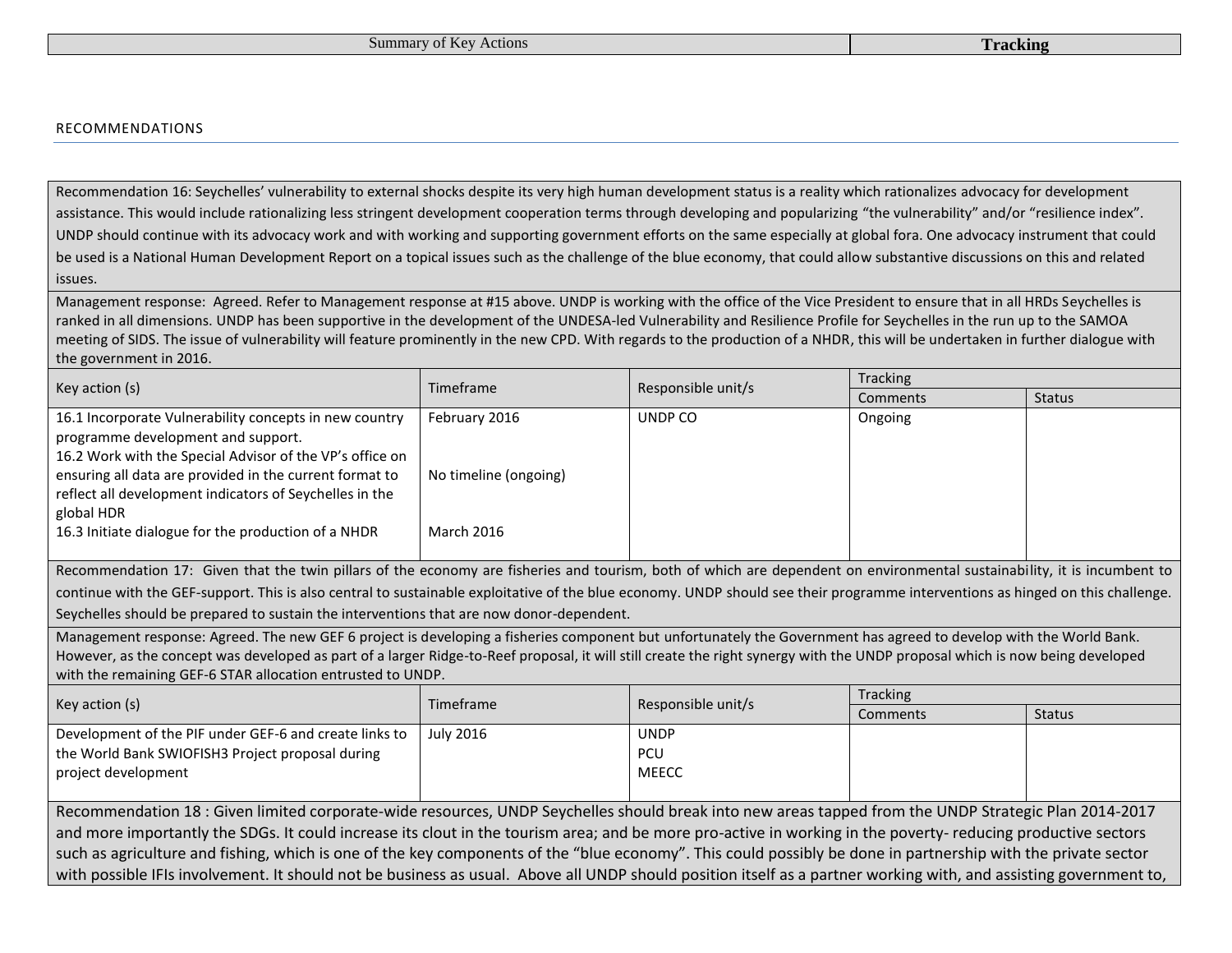Summary of Key Actions **Tracking**

deliver its programmes. Its technical capacity should be augmented.

Management response: Agreed with recommendation. The strategy under the new country programme is to enter into partnerships with IFIs and other development partners as far as possible. Furthermore the resource mobilization strategy is to have a dialogue with the government in order to leverage enough cost sharing which will allow UNDP to enter into non environment sectors in a cost effective way.

| Key action (s)                                | Timeframe     | Responsible unit/s | Tracking |               |
|-----------------------------------------------|---------------|--------------------|----------|---------------|
|                                               |               |                    | Comments | <b>Status</b> |
| Develop the new CPD which contains a resource | February 2016 | PCU                |          |               |
| mobilization and partnership strategy         |               | <b>UNDP</b>        |          |               |

Recommendation 19: The procedures and consultative processes for coming up with the CDP and allocation of the Global Environment Fund (GEF) is thorough, inclusive and SSDS compliant. It is however highly recommended that the SSDS multi-sectoral Steering Committee mandated to oversee the implementation of the SSDS meet more regularly and be more pro-active to fulfil their mandate. Furthermore the release of the new government development framework, the Medium-Term Development Strategy together with the SSDS should provide an anchor for the development of UNDP-supported projects. Given the multi-sectoral nature of the portfolios it might be helpful if decisionmaking in government was coordinated at a slightly higher pitch- possibly the Vice Presidency.

Management response: The SSDS has not gained momentum although there has been a renewed interest in the year. It is hoped that the budgetary allocations for 2016 will provide the necessary impetus for SSDS to become functional. Although the SSDS is multi-sectoral it has been argued that the strategic focus is driven solely by environment. It is likely that the National Development Strategy which supersedes the SSDS will propose a structure which will consist on a combined Secretariat to monitor the implementation of these various national strategies.

|                                                      | Responsible unit/s<br>Timeframe |              | <b>Tracking</b> |  |
|------------------------------------------------------|---------------------------------|--------------|-----------------|--|
| Key action (s)                                       |                                 | Comments     | <b>Status</b>   |  |
| The NDS should form the basis for the development of | February 2016                   | <b>UNDP</b>  |                 |  |
| the new CPD. National priorities of the NDS should   |                                 | <b>MEECC</b> |                 |  |
| guide the programme focus.                           |                                 | <b>MOF</b>   |                 |  |
|                                                      |                                 |              |                 |  |

Recommendation 20 : The UNDP interventions in Seychelles are hinged on the environment, thanks to donor resources especially via GEF. However, corporate UNDP's main areas of concentration focuses on poverty, human development, and governance. The CPD's focus on these areas were very limited because of very limited financial resources. It is important to raise funds to be able to address non-environmental aspects – i.e. building on the current poverty and democratic governance. The SDGs could be a good entry point. It is also recommended that more efforts be put in spin-offs from the environment into poverty and governance areas. The "social dimensions" parameters which are key for increased productivity could perhaps be taken on board in the GEF environment projects as "capacity development" components. Capacity for proper management of the MPAs (to avoid uncontrolled fishing) needs jerking up. Furthermore greater efforts should be made to tap on Thematic trust funds and regional programmes that while still very limited for Seychelles-type of polities, have greater avenues for addressing non-environmental interventions. Furthermore, the Green Climate Fund which is being operational zed October 2015 (before the Paris Climate Change Summit) which will address both climate change mitigation and adaptation- with UNDP as one of seven accredited organisations—is another source of additional resources.

Management response: Agreed. UNDP will diversify its funding sources in the next cycle. Dialogue on GCF has already started with the Government to develop proposals under GCF. Additional funding sources will be identified and explored during the next cycle

| Key action (s)                                                                                                                                       | Timeframe | Responsible unit/s | <b>Tracking</b> |        |  |
|------------------------------------------------------------------------------------------------------------------------------------------------------|-----------|--------------------|-----------------|--------|--|
|                                                                                                                                                      |           |                    | Comments        | Status |  |
| Diversify funding sources in next CPD as far as                                                                                                      | Dec 2016  | <b>UNDP</b>        |                 |        |  |
| practicable                                                                                                                                          |           |                    |                 |        |  |
| Recommendation 21: The Evaluation had concluded that although cross-cutting issues were mentioned in the CPD and other pro-docs, their mainstreaming |           |                    |                 |        |  |
| was not upheld in programme implementation. With the exception of the prison sub-programmes were the gender element was highlighted and addressed,   |           |                    |                 |        |  |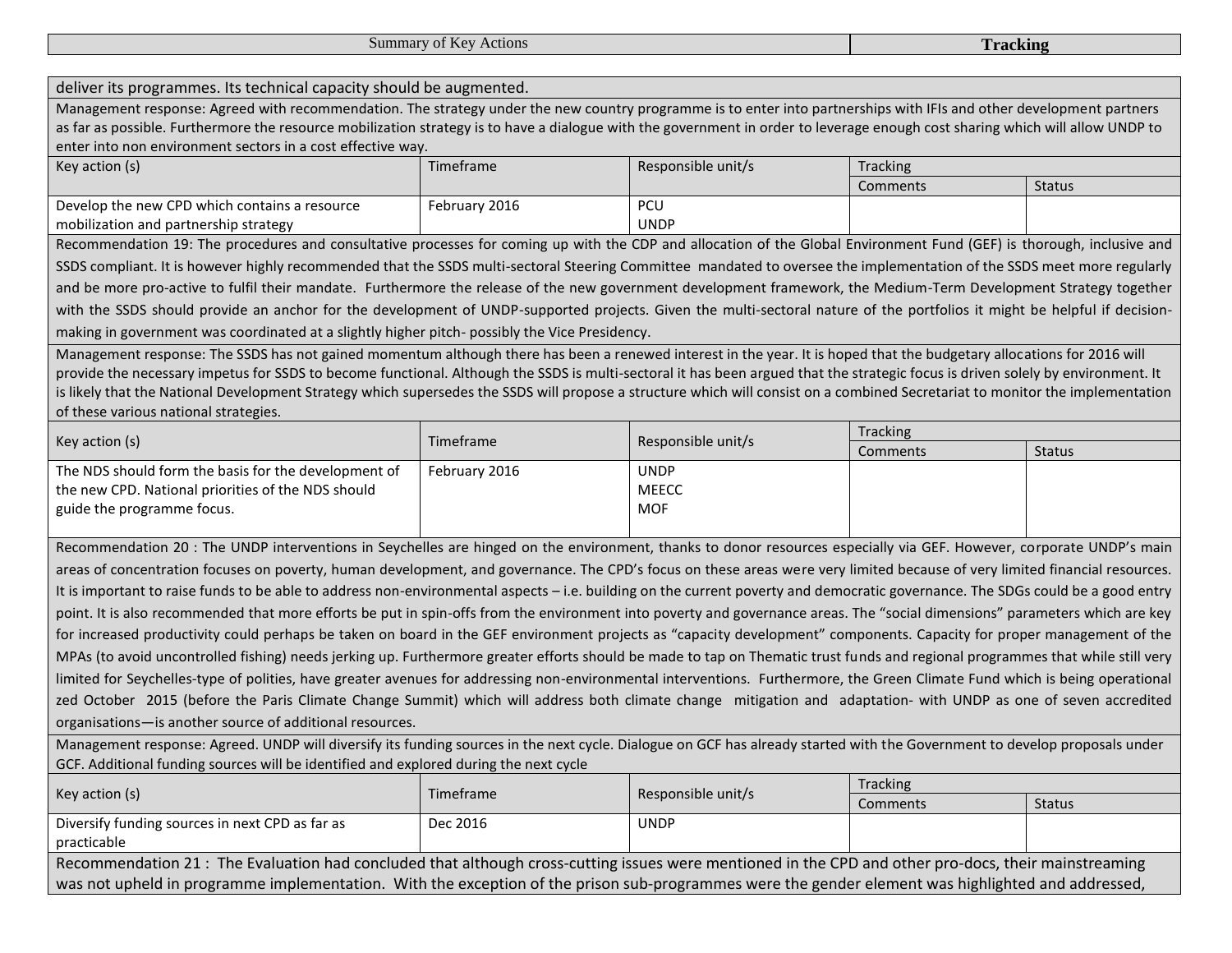| Summary of Key Actions                                                                                                                                                                                                                                                                                                                                                                                                                                                                                                                                                                                                                                                                                                                                                                                                                                           |                   |                                       | <b>Tracking</b> |               |
|------------------------------------------------------------------------------------------------------------------------------------------------------------------------------------------------------------------------------------------------------------------------------------------------------------------------------------------------------------------------------------------------------------------------------------------------------------------------------------------------------------------------------------------------------------------------------------------------------------------------------------------------------------------------------------------------------------------------------------------------------------------------------------------------------------------------------------------------------------------|-------------------|---------------------------------------|-----------------|---------------|
|                                                                                                                                                                                                                                                                                                                                                                                                                                                                                                                                                                                                                                                                                                                                                                                                                                                                  |                   |                                       |                 |               |
| cross-cutting issues save for environment did not feature as much in the programme documents, much less in programme implementation. It could be taken up<br>in on-going projects and in future programmes. In particular special seminars could be held to sharpen the capacities of PCU and other programme staff and<br>their IPs on issue of mainstreaming in general and of cross-cutting issues in particular. One entry point would be the mainstreaming of SDGs into national<br>development framework and ensuing programmes.                                                                                                                                                                                                                                                                                                                           |                   |                                       |                 |               |
| Management response: Agreed. This recommendation has also been brought up in project evaluation.                                                                                                                                                                                                                                                                                                                                                                                                                                                                                                                                                                                                                                                                                                                                                                 |                   |                                       |                 |               |
|                                                                                                                                                                                                                                                                                                                                                                                                                                                                                                                                                                                                                                                                                                                                                                                                                                                                  |                   |                                       | <b>Tracking</b> |               |
| Key action (s)                                                                                                                                                                                                                                                                                                                                                                                                                                                                                                                                                                                                                                                                                                                                                                                                                                                   | Timeframe         | Responsible unit/s                    | Comments        | <b>Status</b> |
| Workshop/seminar will be organized formally at regular<br>intervals to sharpen the skills of the PCU as well as staff<br>on implementing agencies on mainstreaming concepts.                                                                                                                                                                                                                                                                                                                                                                                                                                                                                                                                                                                                                                                                                     | 2017.             | <b>UNDP</b><br>PCU<br><b>MEECC</b>    |                 |               |
| Recommendation 22: The PCU is a commendable model that should be maintained. It is highly recommended that specific collaboration and cooperation to upgrade the skills                                                                                                                                                                                                                                                                                                                                                                                                                                                                                                                                                                                                                                                                                          |                   |                                       |                 |               |
| and practices, to improve general abilities, levels of efficiency and effectiveness in project and programme implementation be considered. Experienced PCU Project Managers<br>and networking with regional and global centres of excellence can play a pivotal role in realizing this proposal. UNDP's strategic position in working on the GEF projects is based<br>on GOS confidence in the organisation and the sustainability of resource flow.<br>Management response: Agreed with the recommendation. See comments at #7 above                                                                                                                                                                                                                                                                                                                            |                   |                                       |                 |               |
|                                                                                                                                                                                                                                                                                                                                                                                                                                                                                                                                                                                                                                                                                                                                                                                                                                                                  |                   |                                       | <b>Tracking</b> |               |
| Key action (s)                                                                                                                                                                                                                                                                                                                                                                                                                                                                                                                                                                                                                                                                                                                                                                                                                                                   | Timeframe         | Responsible unit/s                    | Comments        | <b>Status</b> |
| Training will be provided as and when available for<br>project managers in their respective field.                                                                                                                                                                                                                                                                                                                                                                                                                                                                                                                                                                                                                                                                                                                                                               | 2016              | PCU<br><b>UNDP</b>                    |                 |               |
|                                                                                                                                                                                                                                                                                                                                                                                                                                                                                                                                                                                                                                                                                                                                                                                                                                                                  |                   |                                       |                 |               |
| Recommendation 23 : Although the "Delivering as One" approach has no clear "fit" in the Seychelles; it is by the UN family pulling and working together that their contribution<br>can be more significant, visible and "fit for purpose". A MoFAT- driven effort to bring the Agencies to buy-in into and support the, Government's Medium- Term Development<br>Strategy – and possibly around the SDGs is a new way of advancing the one UN/DaO agenda, and should be supported. It would bring the UN to work together, and provide the<br>UNRC opportunities to push for inter-agencies cooperation, with parallel meetings with a rotating Chair amongst the Regional Directors/UNRCs.<br>Management response: Agreed. This will only happen when Government is ready to sign the Strategic Partnership Agreement and all Agencies can have a framework for |                   |                                       |                 |               |
| collaboration. Future discussion on a one office/one programme approach can also be tabled. .                                                                                                                                                                                                                                                                                                                                                                                                                                                                                                                                                                                                                                                                                                                                                                    |                   |                                       | <b>Tracking</b> |               |
| Key action (s)                                                                                                                                                                                                                                                                                                                                                                                                                                                                                                                                                                                                                                                                                                                                                                                                                                                   | Timeframe         | Responsible unit/s                    | Comments        | <b>Status</b> |
| UNCT will continue to follow up with Government for<br>the formal endorsement of the Strategic Partnership<br>Agreement prepared by all UNCT members.                                                                                                                                                                                                                                                                                                                                                                                                                                                                                                                                                                                                                                                                                                            | <b>March 2016</b> | <b>UNCT</b> members<br><b>UNDP RR</b> |                 |               |
| Recommendation 24 : The present physical location of the UNDP offices that hosts the PCU is a bit cramped although ideal in the centre of Victoria. A recommendation for a                                                                                                                                                                                                                                                                                                                                                                                                                                                                                                                                                                                                                                                                                       |                   |                                       |                 |               |
| more accommodating premise is justified. It could also provide room for NRAs (and possibly NGOs working on CPD projects) to be hosted by UNDP at least temporarily and/ or                                                                                                                                                                                                                                                                                                                                                                                                                                                                                                                                                                                                                                                                                       |                   |                                       |                 |               |
| short visits. It is recommended that UNDP CO be relocated to a more spacious location.                                                                                                                                                                                                                                                                                                                                                                                                                                                                                                                                                                                                                                                                                                                                                                           |                   |                                       |                 |               |
| Management response: Agreed. Government has agreed to provide new premises which will house the SAPPHIRE, PCU, UNDP and GEF-SGP/MFF Programme. The office will be<br>ready by January 2016.                                                                                                                                                                                                                                                                                                                                                                                                                                                                                                                                                                                                                                                                      |                   |                                       |                 |               |
|                                                                                                                                                                                                                                                                                                                                                                                                                                                                                                                                                                                                                                                                                                                                                                                                                                                                  | Timeframe         |                                       | <b>Tracking</b> |               |
| Key action (s)                                                                                                                                                                                                                                                                                                                                                                                                                                                                                                                                                                                                                                                                                                                                                                                                                                                   |                   | Responsible unit/s                    | Comments        | <b>Status</b> |
| Move to new premises by January 2016. UNDP need to                                                                                                                                                                                                                                                                                                                                                                                                                                                                                                                                                                                                                                                                                                                                                                                                               | February 2016     | <b>UNDP</b>                           |                 |               |
| terminate lease of current offices by February 2016.                                                                                                                                                                                                                                                                                                                                                                                                                                                                                                                                                                                                                                                                                                                                                                                                             |                   | PCU                                   |                 |               |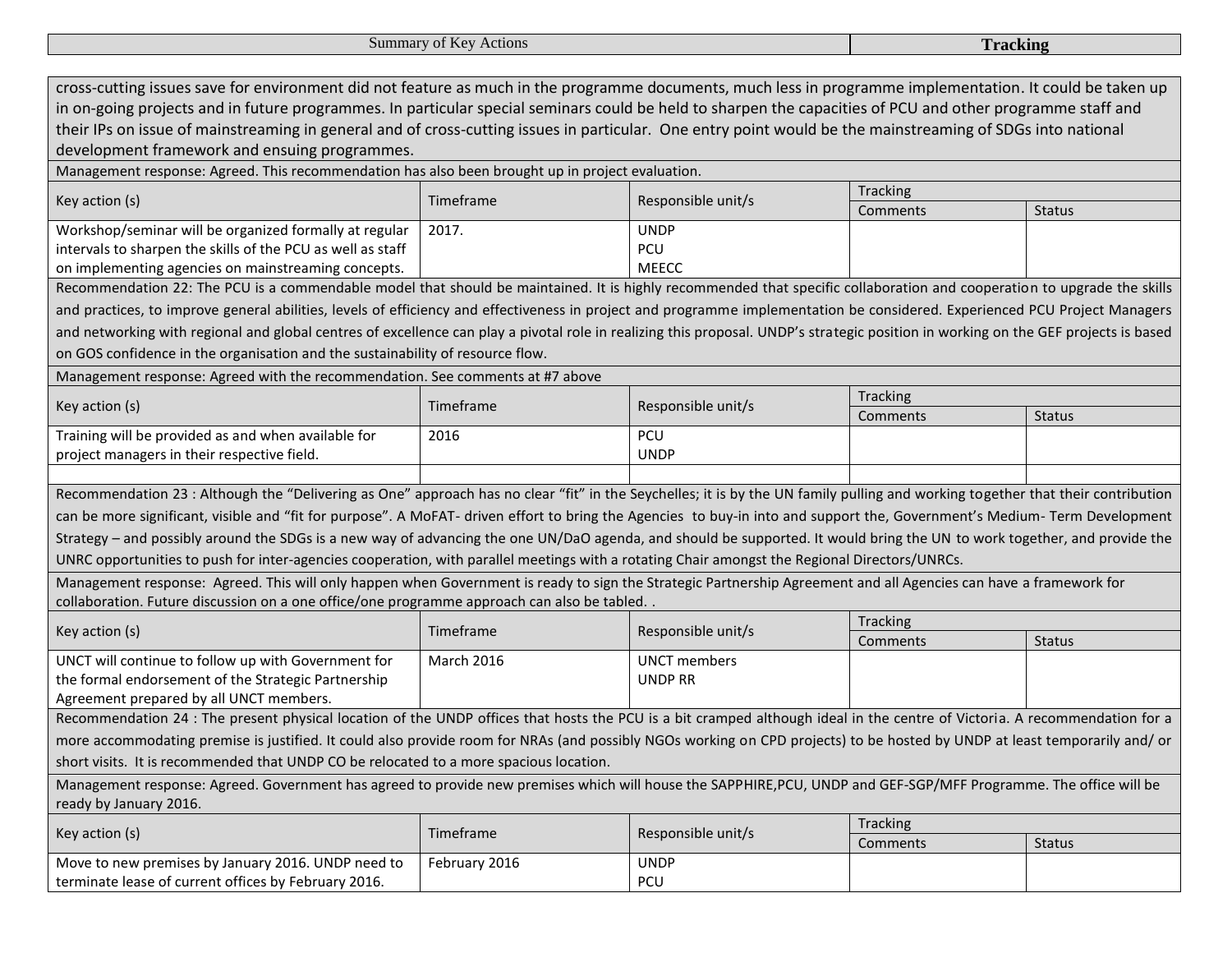**Summary of Key Actions Tracking** 

|                                                                                                                                                                           |                                                                                                                                                                       | <b>MEECC</b>                |          |               |  |  |
|---------------------------------------------------------------------------------------------------------------------------------------------------------------------------|-----------------------------------------------------------------------------------------------------------------------------------------------------------------------|-----------------------------|----------|---------------|--|--|
|                                                                                                                                                                           | Recommendation 25: We recommend that capacities of the Seychelles UNDP office be beefed up, possibly with a full-fledged multi-disciplinary development specialist to |                             |          |               |  |  |
| support the Programme Manager/Office and jerk up future UNDP interventions especially in the blue economy and regional projects which could increasingly be the mainstay  |                                                                                                                                                                       |                             |          |               |  |  |
| of the UNDP in Seychelles for non-environmental work, which is necessary to avoid the organisation being duped as an environmental agency. This would be supplemented by  |                                                                                                                                                                       |                             |          |               |  |  |
| increased inputs from the UNDP Regional Service Centre(s).                                                                                                                |                                                                                                                                                                       |                             |          |               |  |  |
| Management response: Agreed with recommendations. UNDP RR has started dialogue with the Ministry of Finance to increase the yearly local office support, waiver of rental |                                                                                                                                                                       |                             |          |               |  |  |
| of office when we move to the new premises in return for increasing the number of personal from 3 to 4 in the Seychelles unit.                                            |                                                                                                                                                                       |                             |          |               |  |  |
|                                                                                                                                                                           | <b>Tracking</b><br>Responsible unit/s<br>Timeframe                                                                                                                    |                             |          |               |  |  |
| Key action (s)                                                                                                                                                            |                                                                                                                                                                       |                             | Comments | <b>Status</b> |  |  |
| Continue dialogue with the Government on the issues                                                                                                                       | <b>March 2016</b>                                                                                                                                                     | <b>UNDP</b>                 |          |               |  |  |
| mentioned above in management response and upon                                                                                                                           |                                                                                                                                                                       | Ministry of Finance         |          |               |  |  |
| approval, UNDP to recruit an additional officer.                                                                                                                          |                                                                                                                                                                       | Ministry of Foreign Affairs |          |               |  |  |

Approved by Mr Simon Springett, UNDP Resident Representative

Signature: Samt

Date: 11 December 2015